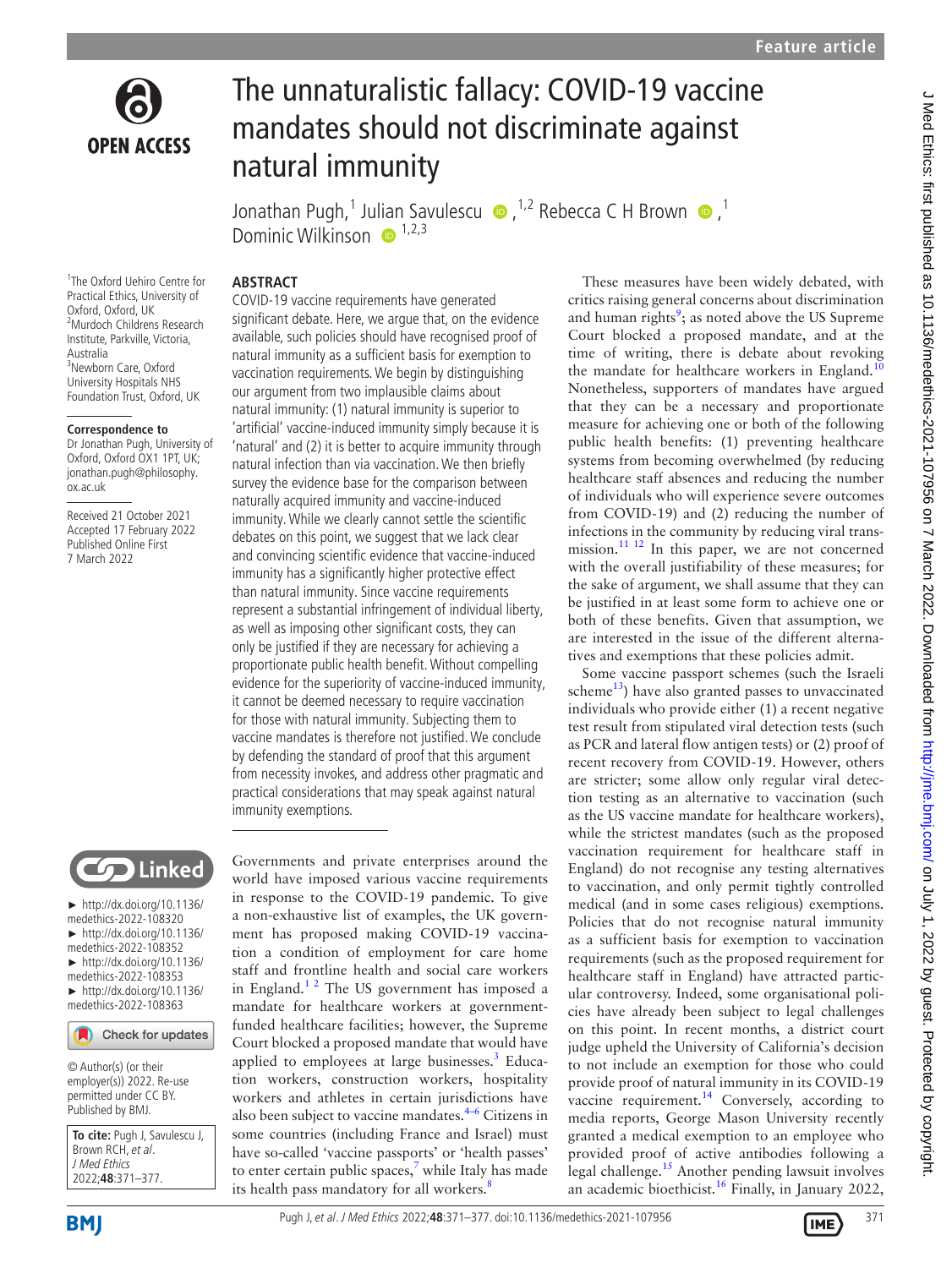controversy surrounding the tennis player Novak Djokovic's deportation from Australia focused international attention on the validity of natural immunity exemptions to vaccine requirements for international travellers.<sup>17</sup>

Here, we address the ethical considerations at the heart of these recent controversies, and make the case for recognising proof of natural immunity as an acceptable alternative to proof of vaccination. Our argument shall take a conditional form; *if* vaccine-induced immunity achieves a sufficient public health benefit to justify a vaccine mandate, then such mandates ought to consider evidence of recent infection as a sufficient basis for an exemption. We shall begin by distinguishing this argument from two implausible claims about natural immunity.

# **TWO FALSE CLAIMS ABOUT NATURAL IMMUNITY AND ONE TRUE CLAIM**

The history of the anti-vaccination movement is replete with examples of opposition to vaccination grounded in a concern that vaccines are contrary to nature and compromise purity.<sup>[18](#page-5-13)</sup> A common trope among the anti-vaccination movement is that natural immunity is therefore superior to 'artificial' vaccineinduced immunity. This is a grave mistake and a form of the naturalistic fallacy.<sup>19</sup> It is 'natural' to become immune through contracting infection but it is also natural to die from serious infections.

A second related claim, widely advocated among the antivaccination movement, is that it is better to *acquire* immunity through natural infection rather than through vaccination. Rather than suggesting the alleged superiority of natural over vaccine-induced immunity itself (as suggested by the first claim), this second claim relates to the alleged superiority of gaining immunity via a natural rather than artificial process on certain unorthodox understandings of the role of 'the natural' in the aetiology of health and disease. Yet, for the vast majority of people, this claim is also patently false, since the risks of serious illness and dying from natural infection are considerably higher than those of vaccination. It would be prudentially irrational to choose to be infected rather than to have the vaccine, for those who are vulnerable to COVID-19. A public health strategy that pursued 'natural' herd immunity would lead to vastly higher morbidity and mortality than one that pursued vaccine-induced herd immunity.

However, one need not endorse either of these claims in order to support the claim that we shall defend in the remainder of this paper. This is the idea that, for the purposes of immunity certification, those who have acquired immunity naturally are potentially equivalent to those who have acquired immunity through vaccination. This claim does not depend on either of the problematic and logically flawed views outlined above. Quite the opposite; we suggest that the target of our view—the unquestioning assumption that artificial immunity is superior to naturally acquired immunity for the purposes of certification is itself fallacious—it is a form of 'unnaturalistic fallacy'.

We shall now briefly survey the evidence base for the claim that natural immunity and vaccine-induced immunity for COVID-19 are broadly comparable.

## **NATURAL IMMUNITY AND VACCINE-INDUCED IMMUNITY: AN OVERVIEW OF THE EVIDENCE**

The question of the relative effectiveness of vaccine and infectioninduced immunity is, of course, an empirical question that is best answered by an appropriate empirical research study, in

this case, a systematic review and meta-analysis. Once available, policy decisions should ultimately be guided by this sort of highquality evidence. However, although one published systematic review of nine clinical studies suggests no statistical advantage to vaccine-induced immunity over natural immunity,<sup>20</sup> large-scale reviews and analyses (particularly in relation to the most recent Omicron variant) are currently lacking. As such, we shall here provide only an overview of the currently available evidence.

As we detailed in the introduction, there are two benefits of vaccine-induced immunity that are invoked to justify general vaccine mandates: preventing healthcare systems from becoming overwhelmed (in large part by reducing severe outcomes from COVID-19) and the reduction of viral transmission. With respect to the former, large, randomised placebo-controlled studies have clearly demonstrated that widely used vaccines have a high degree of efficacy in preventing serious morbidity and mortality from COVID-19. $21\frac{21}{22}$  As time passes, we will continue to learn more about the duration of vaccine-induced immunity, but data suggest that vaccine efficacy declines over time.<sup>23</sup>  $^{24}$  For this reason, many countries have implemented booster programmes. Notably though, in many countries, individuals are considered to be fully vaccinated for the purposes of vaccine requirements and passport schemes as long as they have received two doses; for instance, a booster does was not necessary for receiving a NHS COVID-19 pass in England while the domestic vaccine passport scheme was in place. However, some countries have imposed expiry dates on the validity of proof of vaccination; for instance, Croatia, Austria and Switzerland consider travellers 'fully vaccinated' for only 1year after their second dose of a COVID-19 vaccine.<sup>25</sup>

The emergence of new virus variants may reduce the efficacy of vaccines. Indeed, following the initial submission of this manuscript, the Omicron variant emerged, and the UK Health Security Agency has closely monitored reports about the impact of Omicron on vaccine effectiveness. $26$  At the time of writing, the latest data suggest that in adults aged 65 or over, there is 'minimal or no effect against mild disease with the Omicron variant from 20 weeks after the second dose of either a ChAdOx1-S or BNT162b2 primary course'. However, the same report estimated that, following booster doses in this cohort, vaccine effectiveness against hospitalisation is 94% 2–9 weeks after the booster dose and 89% at 10 weeks after the booster  $dose.<sup>27</sup>$  $dose.<sup>27</sup>$  $dose.<sup>27</sup>$ 

We are also learning more about the effect of the vaccines on viral transmission.<sup>28</sup> <sup>29</sup> Prior to the emergence of the Omicron variant, evidence suggested that the vaccines had some efficacy in preventing infections, as well as symptomatic disease.<sup>30 31</sup> One study suggested that full immunisation with mRNA vaccines was 90% effective in preventing SARS-CoV-2 infections in real-world settings, regardless of symptom status.<sup>[32](#page-5-23)</sup> Furthermore, infection survey data from the Office of National Statistics in the UK suggested that full vaccination reduced the risk of testing positive by 79% during the Alpha-dominant period and by 67% during the Delta-dominant period.<sup>[33](#page-5-24)</sup> These studies are consistent with the claim that the vaccines were somewhat effective in reducing transmission, but there is still a need for clinical trials and observational studies to firmly establish this. Indeed, data are beginning to emerge which suggest that the effect of the vaccines on transmission may diminish within a matter of months, and that they may have less of an effect on reducing transmission.<sup>[29 34](#page-5-25)</sup> Furthermore, the emergence of Omicron has muddied these waters. At the time of writing, evidence suggests that Omicron is a substantially more transmissible variant<sup>35</sup>; yet, there is also some early preprint evidence to suggest that there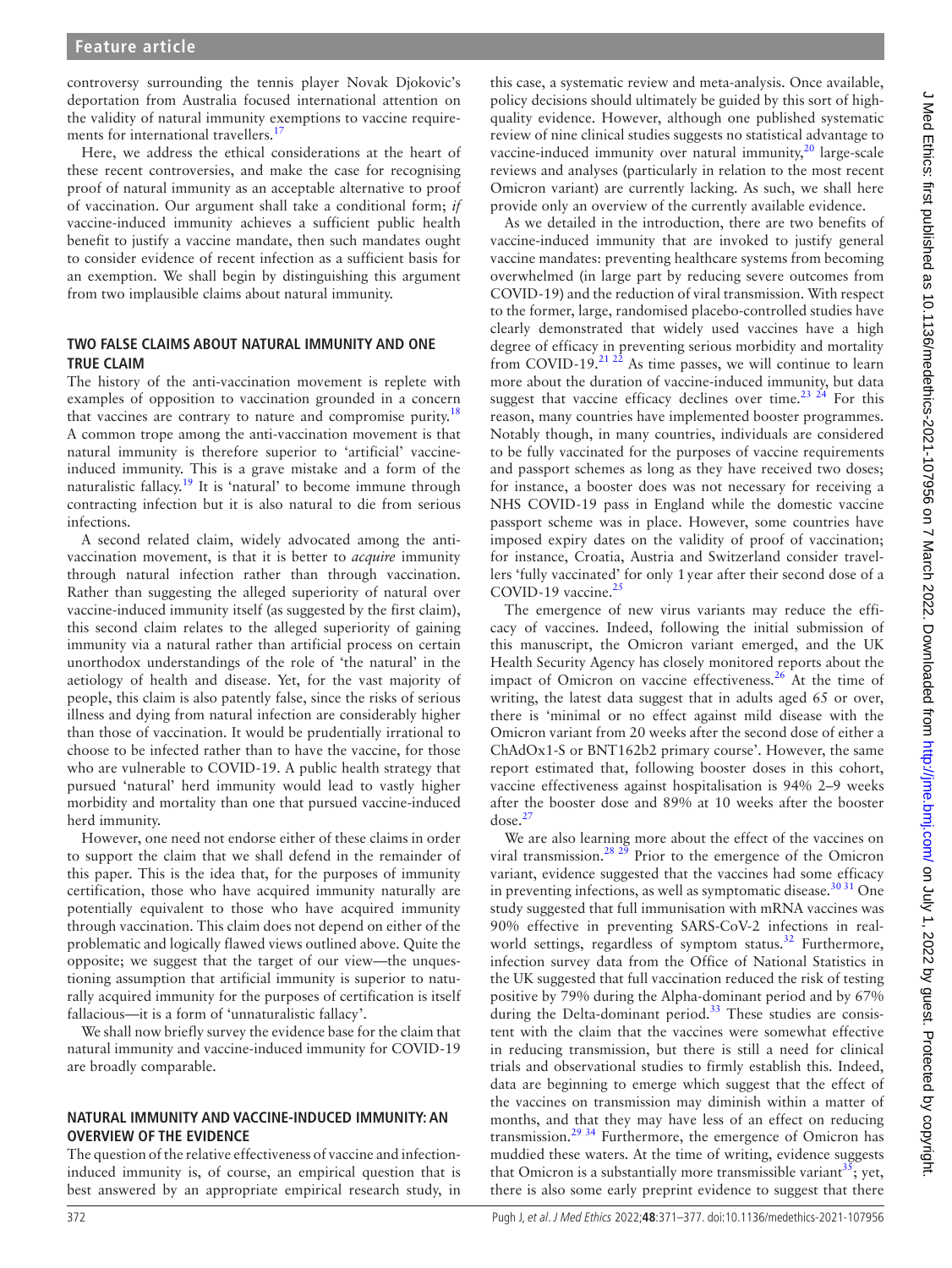may yet be some reduced transmissibility of Omicron in boostervaccinated individuals compared with individuals vaccinated with two doses  $(OR=0.72)$ .<sup>3</sup>

Data about the waning of vaccine immunity and Omicron's potential for vaccine evasion raise a significant challenge for the justification of vaccine mandates (ie, they question whether vaccine mandates are ethical overall). However, these questions need not concern us here. Rather, the key question for our purposes here is whether, *if* a vaccine mandate is being applied, natural immunity would also achieve the public health benefits that are desired. Prior to the emergence of Omicron, a review in the *BMJ* highlighted substantial evidence to suggest that natural immunity confers a comparable degree of protection to vaccine-induced immunity.<sup>[37](#page-5-28)</sup> Studies found a durable immune response in individuals 8 months after infection,  $38$  as well as low infection rates among those who have previously had COVID-19, with data suggesting that prior COVID-19 infection had a protective effect of 81.8% against reinfection (defined as infection  $\geq 90$ days after initial testing). $39$ 

Data also suggested that the antibodies elicited by vaccination have less potency and breadth than those generated by natural infection, although the overall neutralising potency of plasma is greater following vaccination. $40$  Prior to Omicron, this picture was beginning to find further support in population level data. In addition to SIREN study data from January 2021, which showed that a history of SARS-CoV-2 infection was associated with an 83% lower risk of infection,<sup>41</sup> infection survey data from the Office of National Statistics suggested that prior infection reduced the risk of testing positive by 65% in the Alpha-dominant period and by 71% in the Delta-dominant period (compared with the 79% and 69% risk reduction associated with full vaccination in the respective periods reported above).<sup>33</sup> Similarly, a preprint study using a large database including the entire adult population of Israel (6.4million people) found similar protection (in the range of 92.8%–94.8%) against COVID-19 infection and hospitalisation in those receiving COVID-19 immunisation and those who had prior COVID-19 infection.<sup>42</sup> Population data elsewhere further supported the protective effect of natural immunity.[43–45](#page-6-2) Finally, although data suggest that vaccination is still beneficial in those with natural immunity, $46$  and indeed may achieve the maximal level of protection, data suggest that the absolute reduction in risk that vaccination achieves in those with natural immunity may be small. One large study found that 767 individuals with natural immunity needed to be vaccinated to prevent one reinfection during follow-up.<sup>[43](#page-6-2)</sup>

Once again, Omicron has potentially changed the picture; one preprint study provides population-level evidence to suggest that 'the Omicron variant is associated with substantial ability to evade immunity from prior infection' of a sort that was not observed in prior waves, with an estimated HR for reinfection versus primary infection between 1 November and 27 November 2021 versus wave 1 of 2.39. $47$  Another study suggests that the effectiveness of previous SARS-CoV-2 infection in preventing reinfection has fallen from 90.2% against the Alpha variant to 56% against the Omicron variant. However, protection from prior infection against severe outcomes from Omicron remained robust, with a suggested effectiveness of 87.8%.<sup>[48](#page-6-5)</sup> Furthermore, in addition to evidence suggesting that Omicron may lead to less severe disease, $49$ there are also data to suggest that Omicron may also have the ability to evade vaccine-induced immunity, as mentioned above.<sup>50</sup> To reiterate, if this vaccine evasion is significant, then this calls into question the justification of vaccine mandates as a whole. For our purposes here though, we shall simply note that an early rapid analysis from the SIREN study

suggests that protection against infection afforded by natural immunity may be at least as good as that afforded by the two vaccine doses that are deemed sufficient to satisfy vaccine requirements in many jurisdictions. The rapid analysis suggests that the rate of Omicron in those who had received two vaccinations was 73.4 infections (per 10000 person days), compared with only 60.9 infections (per 10000 person days) in those who were unvaccinated but had evidence of prior infection. Notably though, this fell to 41.6 per 10000 in those who had received three vaccine doses.<sup>51</sup>

There are still significant gaps in our understanding of the respective strength and durability of natural and vaccine-induced immunity, as well as the implications that the Omicron variant (and future virus variants) may have. Our aim here is not to settle the scientific debates on this point. However, we believe that it is a fair reflection of the evidence base to say that when vaccine mandates were initiated in 2021 prior to the emergence of Omicron, policy-makers lacked clear and convincing scientific evidence that immunisation is significantly more likely to achieve the relevant public health benefits than natural immunity. At the time of writing, we still lack such data. Studies currently under way may provide clear and convincing evidence of this sort and might change our analysis. However, on the basis of existing data, it is plausible that naturally acquired immunity may be as good as the degree of vaccine-mediated immunity required by proposed mandates. We now turn to the ethical implications of this.

### **THE CASE FOR NATURAL IMMUNITY EXEMPTIONS**

The basic case for allowing natural immunity exemptions to vaccination requirements can be outlined straightforwardly. Vaccine requirements have significant costs; they represent a substantial infringement of individual liberty, and there are non-trivial risks associated with vaccination. Moreover, in professional contexts (eg, in hospitals), there are real potential concerns about the downstream effects of such mandates (eg, on patient care through compromised staff numbers). Finally, as detailed above, critics have raised concerns about the harms of discrimination and the exacerbation of existing inequalities that such policies may involve, particularly given the lower vaccine uptake in socially disadvantaged groups.<sup>9 52</sup> Given all of these different costs, vaccine requirements can only ever be said to be justified if they are *necessary* for achieving a proportionate public health benefit. But if we do not have clear evidence that immunisation is significantly more likely to reduce the public health burden of the virus than natural immunity, then vaccine mandates for the immune are not necessary. It is therefore not justified to mandate the vaccination of those with natural immunity. Furthermore, treating vaccinated individuals differently from those with natural immunity (eg, for the purposes of employment) is discriminatory if there is no material difference in thepublic health risk they pose.

Of course, it is important to establish that such a policy is practically feasible as well as ethically warranted in a theoretical sense. A natural immunity exemption to a vaccine requirement would require ascertaining sufficient proof of natural immunity. As detailed above, a number of vaccine passport schemes already allow for exemptions of this sort. Proof of natural immunity might include proof of a recent positive PCR test result, confirming prior infection within a period for which we have good evidence to suggest that natural immunity endures. Alternatively, more robust proof of immunity could be provided by a serological test result confirming the presence of neutralising antibodies at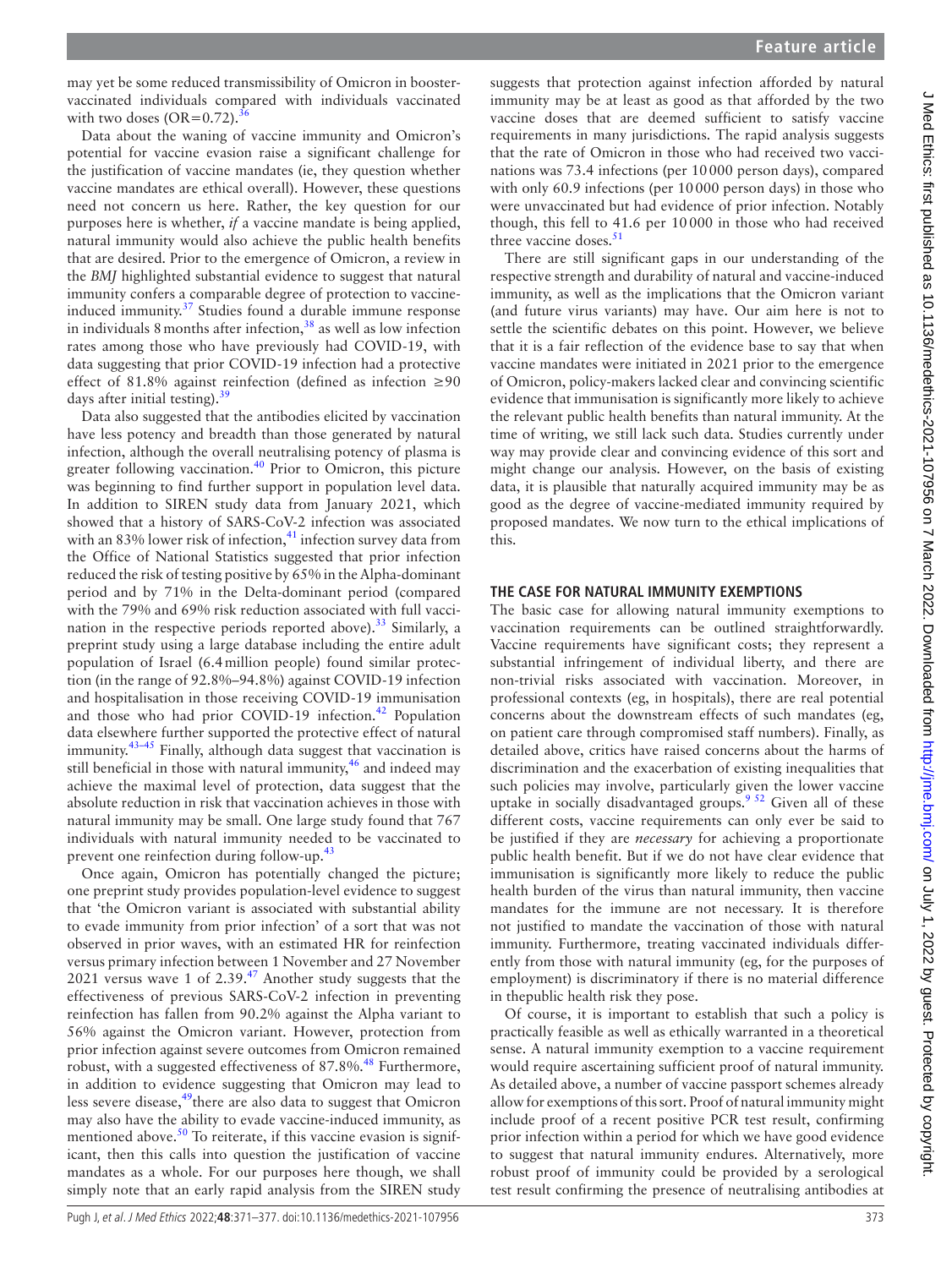the time of testing. Looking forward, it might also be possible to use T-cell testing for this purpose; indeed, the Food and Drug Administration (FDA) in the USA has issued an emergency use authorisation for a test that aims to identify an adaptive T-cell immune response to SARS-CoV-2.<sup>[53](#page-6-9)</sup> One benefit of such testing over antibody testing is that T-cell immune responses appear to endure for longer periods than antibody responses.<sup>[53](#page-6-9)</sup>

It is likely that natural immunity to COVID-19 wanes over time; indeed, there is evidence to suggest that naturally acquired antibodies diminish over time (although T-cell responses appear to be more robust). $38$  Because of that, an individual's proof of natural immunity should only be deemed valid for a limited period of time. This would need to be regularly revisited, in light of emerging evidence about the duration of natural immunity. However, in view of the aforementioned evidence suggesting the waning of vaccine-induced immunity, the same broad point is true of vaccination; a time limit should be adopted for policies requiring vaccine-induced immunity, based on the likely endurance of such immunity.

#### **Necessity and uncertainty**

One important and complicating factor in responding to a novel infectious threat is the challenge of empirical uncertainty and rapidly changing evidence. It is possible that vaccine mandates were designed at a time when the evidence about the protective benefit of natural immunity was insufficient. At that time, there may have been clear evidence of the benefit of vaccines and uncertainty about the relative protection offered by prior infection. Perhaps that justified an initial assumption that vaccines were superior. However, at this point in the pandemic, that is no longer the case, as significant evidence has accumulated about the about the impact of prior infection. That evidence does not establish that there is a high risk of reinfections leading to severe outcomes in the short-medium term—quite the opposite.

There remains some uncertainty about the relative protection (including particularly the duration of protection) of each form of immunity against COVID-19. A key ethical question is how we should respond to that uncertainty and what evidence we take as being sufficient. We have suggested that in the absence of clear evidence that vaccine-induced immunity is superior, governments should permit mandate exemptions for those with natural immunity. However, it might be argued that this standard is too low; perhaps it could instead be claimed that exemptions are only justified if *we* can prove that vaccinating those with natural immunity is definitely *not* necessary. This is a subtle change but a crucial one. Although we believe that the evidence base cannot establish that a vaccine mandate is necessary in those with natural immunity, we do not yet have sufficient evidence about the differences between natural and vaccine-induced immunity to prove that vaccines in this group are definitely *not* necessary.

It might be argued that the higher standard of proof is more appropriate in the context of a pandemic due to the high stakes involved. If we adopt the higher standard, we might minimise the chance of unwittingly allowing people who are actually infectious to spread the virus. Given the clear need to protect the vulnerable, it might be argued that we should exercise precaution by invoking the higher standard of proof.

The problem with taking this sort of precautionary approach is that it overlooks the significant harms that such precaution has in this context. This is a common criticism of precautionary approaches across a wide range of contexts (including public health), $54$  but the harms of precaution in a pandemic can be particularly salient.<sup>[55](#page-6-11)</sup> There are a considerable number

of individuals who remain reluctant to receive a vaccination. For instance, in the USA, a report published in August 2021 by an advisory body to the US Department of Health and Human Services suggestedthat 30% of the adult population are unvaccinated, and that only approximately 44% of that unvaccinated group would be willing to receive a vaccination.<sup>56</sup> When unwilling individuals are subject to a vaccine mandate, their liberties are significantly restricted. In the case of professional mandates, people's employment and income are at stake. That is not to say that such requirements cannot be justified. Rather, the point we are making here is that to assume that the higher standard of proof is correct is to assume that avoiding an uncertain (but very likely low) risk (ie, of an increased public health burden attributable to unvaccinated individuals with natural immunity) should take precedence over avoiding the known and quantifiable harms of restricting individual liberties in this way. But that seems ethically fraught. In the absence of compelling evidence that vaccine-induced immunity is significantly more likely to reduce public health burdens than natural immunity, we believe that the case for ethical necessity cannot be convincingly made. Vaccine requirements for those with natural immunity may unnecessarily (i) restrict liberty, (ii) expose individuals to risks of harm, and (iii) expose institutions to bad downstream effects, all without the corresponding promise of proportionate benefit. Furthermore, they may use a scarce resource that is needed elsewhere; vaccines remain scarce in many countries where vulnerable individuals are yet to receive a single dose. The burden lies with those claiming that there is an increased public health risk associated with exemptions for naturally immune individuals to show that this is indeed the case.

### **Pragmatic issues**

Nonetheless, even if the case for necessity is not convincing, it might be argued that there are some important practical reasons for refraining from allowing natural immunity exemptions. Earlier in the pandemic, critics of immunity passports raised the concern that they could incentivise people to intentionally become infected with the coronavirus, and that this could have particularly disadvantageous effects on some of the most vulner-able groups in society who remain suspicious of vaccines.<sup>[52](#page-6-13)</sup> Indeed, in early 2022, there was a widely reported case of a Czech singer tragically dying after intentionally contracting COVID-19 in order to obtain a natural immunity exemption to her country's vaccine mandate.<sup>[57](#page-6-14)</sup>

Second, proof of vaccination status is simple, binary and verifiable, while natural immunity is difficult to monitor, meaning that natural immunity exemptions would be complex and require additional resources. Third, the positive predictive value of the tests we might accept as proof of natural immunity may vary, depending on both the tests employed and the prevalence of infections at the time and place they are deployed.<sup>[58](#page-6-15)</sup>

We believe that these objections have limited force. With respect to the first objection, while recognising the significance of anecdotal reports of the phenomenon, we should also be wary of extrapolating just how prevalent it may be in comparison to the large numbers of people whose liberty may be being unnecessarily restricted if natural immunity exemptions are not permitted.<sup>5960</sup> Rather than providing a basis for rejecting natural immunity exemptions, we believe that these tragic cases illustrate the paramount importance of engaging with vaccine sceptics to educate them about the pitfalls of acquiring immunity via natural infection. It is also important to acknowledge that we are now at a very different stage of the pandemic. Billions of people have now been vaccinated and would have no need for a natural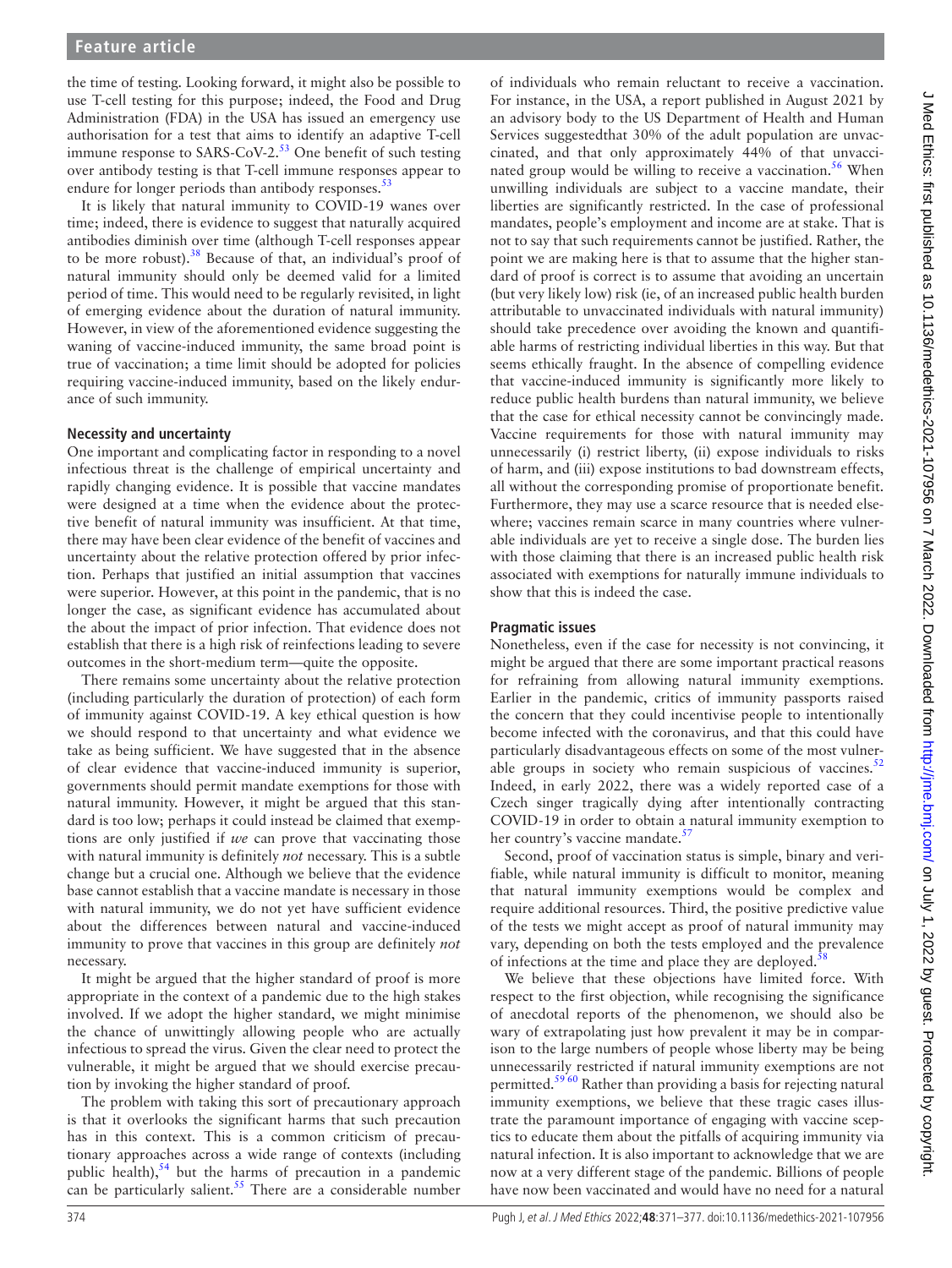immunity exemption. Moreover, in many places at least, unvaccinated people in 2022 are afforded far more freedoms today than they were afforded in 2020.

Furthermore, allowing exemptions for natural immunity might be more consistent with a concern for social justice. Data suggest that vaccine uptake is lower in marginalised groups,  $61 62$ and they will be disadvantaged by those requirements that recognise *only* vaccine-induced immunity. In addition, as Patel *et al* highlighted, a number of factors led low SES (socioeconomic status) groups to have greater exposure to the virus over the course of the pandemic,  $63$  and there are data to suggest that deprived areas have seen more confirmed cases of COVID-19.<sup>[64](#page-6-19)</sup> Denying the protective effect of natural immunity in vaccine requirements puts these lower SES groups at a disadvantage. Nonetheless, it might finally be argued in this vein that allowing natural immunity exemptions would amount to 'giving up' on the idea of educating vaccine sceptics, and leaving them to the danger of acquiring immunity via natural infection. However, it is not clear that natural immunity exemptions must have this connotation if they are paired with a commitment to continued education initiatives, and strong public health messaging about the superiority of acquiring immunity via vaccination rather than natural infection. It might be true that in some circumstances, public officials can be justified in prohibiting one option to promote uptake of an option that is superior in some sense; but in this case, prohibiting one option would significantly infringe rights and expose individuals to harm. It is not clear that the benefits of simply increasing vaccine uptake in sceptical groups (as opposed to the wider public health benefits that mandates aim to achieve) are sufficient to justify these costs.

With respect to the second objection, it is clearly important to ensure that both the data regarding the protective effect of natural immunity and the standards of proof that we accept for natural immunity are sufficiently robust. With respect to the former, we refer back to the second section of this paper. With respect to the latter, we should only accept positive viral detection test results as proof if the tests meet acceptable levels of sensitivity and specificity, and have an acceptable positive predictive value given prevalence of the virus at the time. It may also be possible to ensure more robust protection against false positive results by adopting serial testing regimes. Alternatively, it might be argued that natural immunity exemptions should only be issued on the basis of more robust direct proof of natural immunity with serological evidence of neutralising antibodies, or potentially T-cell testing. Where more robust forms of testing are associated with significant cost, the cost of testing might be passed on to the individual, or to the employer.

In any case though, the practicality of using natural immunity as sufficient proof of an individual's low public health risk has already been demonstrated by existing vaccine certificate schemes such as those in Italy and Israel. In both countries, it is possible to obtain a pass with a certificate of recovery issued by a state health authority showing proof of a recent positive COVID-19 test result. Furthermore, in Israel, those who have tested positive on a serologic test can receive a pass if, having not been vaccinated prior to testing, they have since received at least one dose of a COVID-19 vaccine.<sup>13</sup>

### **Political considerations**

One significant reason, we suspect, for not considering natural immunity as equivalent to vaccine-acquired immunity for the purposes of vaccine certification is the concern that this would provide support for those opposed to vaccination, or undermine public health messages about the importance and benefits of having the vaccine.<sup>[65](#page-6-20)</sup> Notably, after he attempted to enter the country with proof of recent recovery from COVID-19, Australian immigration authorities cancelled Novak Djokovic's visa under powers authorising the deportation of anyone who is a potential risk to 'the health, safety or good order of the Austra-lian community'.<sup>[66](#page-6-21)</sup>

It is possible that natural immunity exemptions would embolden anti-vaccination movements. However, we suggest that being clear (as we have tried to do at the start of this paper) about different types of natural immunity claims would help redress any misinformation or misunderstanding. There is an important distinction between arguing that natural immunity, once acquired, may confer sufficient protection (which we have made) and the claim that natural immunity is a good way to acquire immunity (which we do not support, and have not made). Second, even if it were the case that public health messages could be misinterpreted (if mandates allowed natural immunity exemption), we would argue that it would be deeply ethically problematic to mandate vaccination of the immune for that reason. It would imply that (for example) care workers with natural immunity who pose little risk were being used as a means to prevent wider misunderstanding in the community.

Throughout the pandemic, there has been reluctance to consider natural immunity as protective against COVID-19, perhaps partly due to concerns about incentivising deliberate infection, and uncertainty about the strength and durability of natural immunity. However, legislators now cannot avoid the issue for two reasons: first, there is less reason to believe people will flood to be infected when there is the safer alternative of vaccination, and second, there is now evidence to suggest that those with immunity from natural infection appear to pose a low risk to others, comparable to individuals with vaccine-induced immunity.

### **CONCLUSION**

There still some gaps in our understanding of the differences between natural and vaccine-induced immunity. For some, this uncertainty might lend support to a 'belt and braces' approach of ensuring that those with natural immunity also acquire vaccineinduced immunity. However, as we have argued, there are significant ethical costs with a precautionary strategy of mandating this. Our argument in this paper is based on a claim about the current evidence of the relative protection of vaccine-induced versus naturally acquired immunity against COVID-19, as it pertains to vaccine requirements that came into force in 2021. This means that if the evidence changes, our conclusions will also change. For example, if further studies are published that clearly show that vaccination is superior for reducing transmission of the virus, or that naturally acquired immunity wanes substantially over time, then that would (other things being equal) support a vaccine mandate in this group (potentially at least after a certain period has elapsed following infection). With some studies estimating that reinfection is likely to become increasingly common as the pandemic continues, $67$  it is crucial that infections among those with both natural and vaccineinduced immunity are closely monitored.

At the present time, however, it appears that requiring those with natural immunity to undergo vaccination is not clearly necessary to obtain a substantial public health benefit. If so, it is discriminatory to treat natural immunity differently to vaccinemediated immunity, and this is something that ethical, evidencebased public health policy should reflect. This argument implies that if governments continue with mandates, they should allow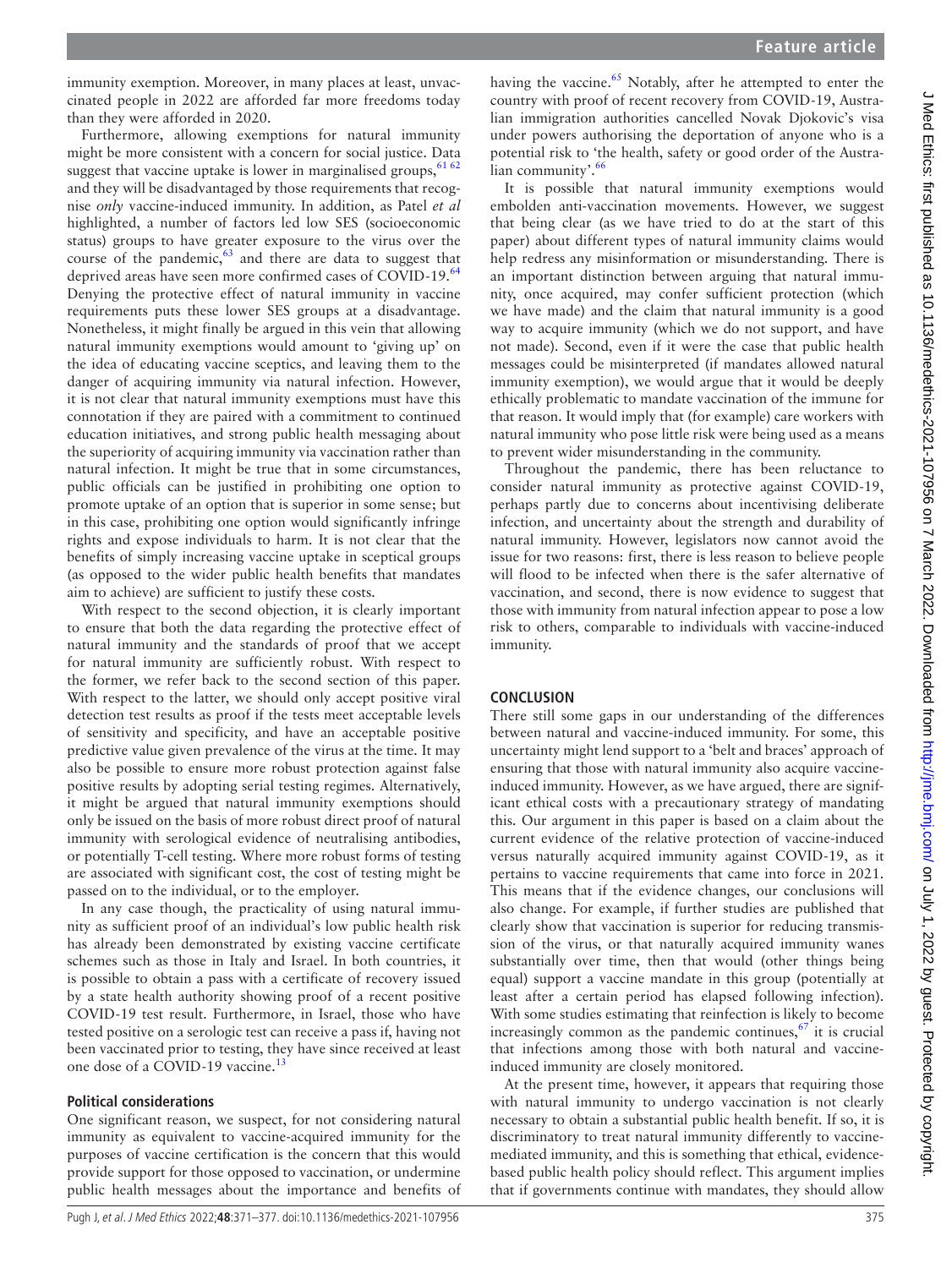# **Feature article**

(for example) healthcare workers with sufficient proof of natural immunity to continue working for as long as that immunity can reasonably be expected to endure. Such an exemption would prevent the unnecessary loss of valuable workers who do not pose an increased risk to vulnerable patients and residents.

**Twitter** Rebecca C H Brown [@Becky\\_Brown13](https://twitter.com/Becky_Brown13) and Dominic Wilkinson [@Neonatalethics](https://twitter.com/Neonatalethics)

**Contributors** All authors contributed equally to the development of the manuscript. JP is responsible for the overall content as the guarantor.

**Funding** This study was funded by the Research and Innovation, Arts and Humanities Research Council, UK Research and Innovation/Arts and Humanities Research Council (AH/V013947/1).

**Competing interests** JP, JS and DW are supported by the UKRI/ AHRC funded UK Ethics Accelerator project, grant number AH/V013947/1. JS receives funding from the Uehiro Foundation on Ethics and Education, NHMRC, Wellcome Trust, Australian Research Council, and WHO. He is a Partner Investigator on an Australian Research Council Linkage award (LP190100841, October 2020-2023) which involves industry partnership from Illumina. He does not personally receive any funds from Illumina.

**Patient consent for publication** Not applicable.

**Ethics approval** This study does not involve human participants.

**Provenance and peer review** Not commissioned; externally peer reviewed.

**Data availability statement** There are no data in this work.

**Open access** This is an open access article distributed in accordance with the Creative Commons Attribution 4.0 Unported (CC BY 4.0) license, which permits others to copy, redistribute, remix, transform and build upon this work for any purpose, provided the original work is properly cited, a link to the licence is given, and indication of whether changes were made. See: [https://creativecommons.org/](https://creativecommons.org/licenses/by/4.0/) [licenses/by/4.0/.](https://creativecommons.org/licenses/by/4.0/)

#### **ORCID iDs**

Julian Savulescu <http://orcid.org/0000-0003-1691-6403> Rebecca C H Brown<http://orcid.org/0000-0001-8023-1092> Dominic Wilkinson<http://orcid.org/0000-0003-3958-8633>

#### **REFERENCES**

- <span id="page-5-0"></span>1 GOV.UK. Coronavirus (COVID-19) vaccination of people working or deployed in care homes: operational guidance [Internet], 2021. Available: [https://www.gov.uk/](https://www.gov.uk/government/publications/vaccination-of-people-working-or-deployed-in-care-homes-operational-guidance/coronavirus-covid-19-vaccination-of-people-working-or-deployed-in-care-homes-operational-guidance) [government/publications/vaccination-of-people-working-or-deployed-in-care-homes](https://www.gov.uk/government/publications/vaccination-of-people-working-or-deployed-in-care-homes-operational-guidance/coronavirus-covid-19-vaccination-of-people-working-or-deployed-in-care-homes-operational-guidance)[operational-guidance/coronavirus-covid-19-vaccination-of-people-working-or](https://www.gov.uk/government/publications/vaccination-of-people-working-or-deployed-in-care-homes-operational-guidance/coronavirus-covid-19-vaccination-of-people-working-or-deployed-in-care-homes-operational-guidance)[deployed-in-care-homes-operational-guidance](https://www.gov.uk/government/publications/vaccination-of-people-working-or-deployed-in-care-homes-operational-guidance/coronavirus-covid-19-vaccination-of-people-working-or-deployed-in-care-homes-operational-guidance)
- 2 GOV.UK. Government to introduce COVID-19 vaccination as a condition of deployment for all frontline health and social care workers [Internet], 2022. Available: [https://www.gov.uk/government/news/government-to-introduce-covid-19](https://www.gov.uk/government/news/government-to-introduce-covid-19-vaccination-as-a-condition-of-deployment-for-all-frontline-health-and-social-care-workers) [vaccination-as-a-condition-of-deployment-for-all-frontline-health-and-social-care](https://www.gov.uk/government/news/government-to-introduce-covid-19-vaccination-as-a-condition-of-deployment-for-all-frontline-health-and-social-care-workers)[workers](https://www.gov.uk/government/news/government-to-introduce-covid-19-vaccination-as-a-condition-of-deployment-for-all-frontline-health-and-social-care-workers)
- <span id="page-5-1"></span>3 US Supreme Court blocks Biden's workplace vaccine mandate. BBC News [Internet], 2022. Available:<https://www.bbc.com/news/world-us-canada-59989476>
- <span id="page-5-2"></span>4 COVID-19 mandatory vaccination directions in Victoria [Internet]. The Melbourne Vaccine Education Centre (MVEC), 2021. Available: [https://mvec.mcri.edu.au/](https://mvec.mcri.edu.au/references/covid-19-mandatory-vaccination-directions-in-victoria/) [references/covid-19-mandatory-vaccination-directions-in-victoria/](https://mvec.mcri.edu.au/references/covid-19-mandatory-vaccination-directions-in-victoria/)
- 5 Ransom I. Australian state makes COVID-19 vaccination mandatory for athletes. Reuters [Internet], 2021. Available: [https://www.reuters.com/world/asia-pacific/](https://www.reuters.com/world/asia-pacific/australian-state-makes-covid-19-vaccination-mandatory-athletes-2021-10-01/) [australian-state-makes-covid-19-vaccination-mandatory-athletes-2021-10-01/](https://www.reuters.com/world/asia-pacific/australian-state-makes-covid-19-vaccination-mandatory-athletes-2021-10-01/)
- 6 Press TA. New York City teachers must be vaccinated by today or face unpaid leave. NPR [Internet], 2021. Available: [https://www.npr.org/2021/10/04/1043018705/new](https://www.npr.org/2021/10/04/1043018705/new-york-city-school-teacher-vaccine-mandate-de-blasio)[york-city-school-teacher-vaccine-mandate-de-blasio](https://www.npr.org/2021/10/04/1043018705/new-york-city-school-teacher-vaccine-mandate-de-blasio)
- <span id="page-5-3"></span>7 Governments Grapple with Vaccine Passports [Internet], 2021. Available: [https://](https://www.diplomaticourier.com/posts/in-france-and-italy-governments-grapple-with-vaccine-passports) [www.diplomaticourier.com/posts/in-france-and-italy-governments-grapple-with](https://www.diplomaticourier.com/posts/in-france-and-italy-governments-grapple-with-vaccine-passports)[vaccine-passports](https://www.diplomaticourier.com/posts/in-france-and-italy-governments-grapple-with-vaccine-passports)
- <span id="page-5-4"></span>8 Franklin J, Poggioli S. Italy Is Making COVID-19 Health Passes Mandatory For All Workers. NPR [Internet], 2021. Available: [https://www.npr.org/sections/coronavirus](https://www.npr.org/sections/coronavirus-live-updates/2021/09/17/1038240183/italy-vaccine-health-pass-for-employees)[live-updates/2021/09/17/1038240183/italy-vaccine-health-pass-for-employees](https://www.npr.org/sections/coronavirus-live-updates/2021/09/17/1038240183/italy-vaccine-health-pass-for-employees)
- <span id="page-5-5"></span>9 Royal Society - Science in Emergencies Tasking – COVID. Twelve criteria for the development and use of COVID-19 vaccine passports [Internet], 2021. Available: [https://royalsociety.org/-/media/policy/projects/set-c/set-c-vaccine-passports.pdf?la=](https://royalsociety.org/-/media/policy/projects/set-c/set-c-vaccine-passports.pdf?la=en-GB&hash=A3319C914245F73795AB163AD15E9021) [en-GB&hash=A3319C914245F73795AB163AD15E9021](https://royalsociety.org/-/media/policy/projects/set-c/set-c-vaccine-passports.pdf?la=en-GB&hash=A3319C914245F73795AB163AD15E9021)
- <span id="page-5-6"></span>10 McKee M, van Schalkwyk MCI, van SMCI. England's U turn on covid-19 vaccine mandate for NHS staff. **[BMJ](http://dx.doi.org/10.1136/bmj.o353)** 2022;376:o353.
- <span id="page-5-7"></span>11 World Health Organisation. COVID-19 and mandatory vaccination: Ethical considerations and caveats [Internet], 2021. Available: [https://www.who.int/](https://www.who.int/publications-detail-redirect/WHO-2019-nCoV-Policy-brief-Mandatory-vaccination-2021.1) [publications-detail-redirect/WHO-2019-nCoV-Policy-brief-Mandatory-vaccination-](https://www.who.int/publications-detail-redirect/WHO-2019-nCoV-Policy-brief-Mandatory-vaccination-2021.1)[2021.1](https://www.who.int/publications-detail-redirect/WHO-2019-nCoV-Policy-brief-Mandatory-vaccination-2021.1)
- 12 Savulescu J. Good reasons to vaccinate: mandatory or payment for risk? *[J Med Ethics](http://dx.doi.org/10.1136/medethics-2020-106821)* 2021;47(2):78–85.
- <span id="page-5-8"></span>13 Who is Eligible for a Green Pass [Internet]. Corona Traffic Light Model (Ramzor) Website, 2022. Available: [https://corona.health.gov.il/en/green-pass-lobby/green](https://corona.health.gov.il/en/green-pass-lobby/green-pass-info/)[pass-info/](https://corona.health.gov.il/en/green-pass-lobby/green-pass-info/)
- <span id="page-5-9"></span>14 Hals TUS. Judge upholds COVID-19 vaccine requirement for those with 'natural immunity'. Reuters [Internet], 2021. Available: [https://www.reuters.com/world/us/](https://www.reuters.com/world/us/us-judge-upholds-covid-19-vaccine-requirement-those-with-natural-immunity-2021-09-30/) [us-judge-upholds-covid-19-vaccine-requirement-those-with-natural-immunity-2021-](https://www.reuters.com/world/us/us-judge-upholds-covid-19-vaccine-requirement-those-with-natural-immunity-2021-09-30/) [09-30/](https://www.reuters.com/world/us/us-judge-upholds-covid-19-vaccine-requirement-those-with-natural-immunity-2021-09-30/)
- <span id="page-5-10"></span>15 Swoyer A. George Mason grants professor COVID vaccine mandate exemption after 'natural immunity' lawsuit. The Washington Times [Internet], 2021. Available: [https://](https://www.washingtontimes.com/news/2021/aug/17/george-mason-law-prof-granted-vaccine-mandate-exem/) [www.washingtontimes.com/news/2021/aug/17/george-mason-law-prof-granted](https://www.washingtontimes.com/news/2021/aug/17/george-mason-law-prof-granted-vaccine-mandate-exem/)[vaccine-mandate-exem/](https://www.washingtontimes.com/news/2021/aug/17/george-mason-law-prof-granted-vaccine-mandate-exem/)
- <span id="page-5-11"></span>16 Cook M. BioEdge: Bioethicist refuses to comply with vaccine mandate. BioEdge [Internet], 2021. Available: [https://www.bioedge.org/bioethics/bioethicist-refuses-to](https://www.bioedge.org/bioethics/bioethicist-refuses-to-comply-with-vaccine-mandate/13931)[comply-with-vaccine-mandate/13931](https://www.bioedge.org/bioethics/bioethicist-refuses-to-comply-with-vaccine-mandate/13931)
- <span id="page-5-12"></span>17 Ritchie H. Novak Djokovic was granted vaccine exemption after testing positive for Covid-19 in December, court documents show. CNN [Internet], 2022. Available: [https://www.cnn.com/2022/01/08/tennis/novak-djokovic-covid-australia-intl-spt/](https://www.cnn.com/2022/01/08/tennis/novak-djokovic-covid-australia-intl-spt/index.html) [index.html](https://www.cnn.com/2022/01/08/tennis/novak-djokovic-covid-australia-intl-spt/index.html)
- <span id="page-5-13"></span>18 Durbach N. Bodily matters: the anti-vaccination movement in England, 1853-1907 [Internet]. Durham, N.C. ; London: Duke University Press, 2005. Available: [http://www.](http://www.loc.gov/catdir/toc/ecip0418/2004013140.html) [loc.gov/catdir/toc/ecip0418/2004013140.html](http://www.loc.gov/catdir/toc/ecip0418/2004013140.html)
- <span id="page-5-14"></span>19 Moore GE. Principia ethica. In: Great books in philosophy. Amherst, New York: Prometheus Books, 1988.
- <span id="page-5-15"></span>20 Shenai MB, Rahme R, Noorchashm H. Equivalency of protection from natural immunity in COVID-19 recovered versus fully vaccinated persons: a systematic review and pooled analysis. [Cureus](http://dx.doi.org/10.7759/cureus.19102) 2021;13(10):e19102.
- <span id="page-5-16"></span>21 Polack FP, Thomas SJ, Kitchin N, et al. Safety and efficacy of the BNT162b2 mRNA Covid-19 vaccine. [N Engl J Med Overseas Ed](http://dx.doi.org/10.1056/NEJMoa2034577) 2020;383(27):2603–15.
- 22 Voysey M, Clemens SAC, Madhi SA, et al. Safety and efficacy of the ChAdOx1 nCoV-19 vaccine (AZD1222) against SARS-CoV-2: an interim analysis of four randomised controlled trials in Brazil, South Africa, and the UK. [Lancet](http://dx.doi.org/10.1016/S0140-6736(20)32661-1) 2021;397(10269):99-111.
- <span id="page-5-17"></span>23 Dolgin E. COVID vaccine immunity is waning - how much does that matter? [Nature](http://dx.doi.org/10.1038/d41586-021-02532-4) 2021;597(7878):606–7.
- 24 Mahase E. Covid-19: Pfizer vaccine's efficacy declined from 96% to 84% four months after second dose, company reports. [BMJ](http://dx.doi.org/10.1136/bmj.n1920) 2021;374:n1920.
- <span id="page-5-18"></span>25 Which countries are putting an expiry date on traveller vaccinations? [Internet]. The Independent, 2021. Available: [https://www.independent.co.uk/travel/news-and](https://www.independent.co.uk/travel/news-and-advice/which-countries-vaccination-expiry-date-b1940332.html)[advice/which-countries-vaccination-expiry-date-b1940332.html](https://www.independent.co.uk/travel/news-and-advice/which-countries-vaccination-expiry-date-b1940332.html)
- <span id="page-5-19"></span>26 GOV.UK. Monitoring reports of the effectiveness of COVID-19 vaccination [Internet], 2022. Available: [https://www.gov.uk/guidance/monitoring-reports-of-the](https://www.gov.uk/guidance/monitoring-reports-of-the-effectiveness-of-covid-19-vaccination)[effectiveness-of-covid-19-vaccination](https://www.gov.uk/guidance/monitoring-reports-of-the-effectiveness-of-covid-19-vaccination)
- <span id="page-5-20"></span>27 UKHSA. Effectiveness of 3 doses of COVID-19 vaccines against symptomatic COVID-19 and hospitalisation in adults aged 65 years and older. 4, 2022.
- <span id="page-5-21"></span>28 Hobbs A, Border P. COVID-19 vaccines and virus transmission, 2021. Available: <https://post.parliament.uk/covid-19-vaccines-and-virus-transmission/>
- <span id="page-5-25"></span>29 Stokel-Walker C. What do we know about covid vaccines and preventing transmission? **[BMJ](http://dx.doi.org/10.1136/bmj.o298)** 2022;376.
- <span id="page-5-22"></span>30 Voysey M, Costa Clemens SA, Madhi SA, et al. Single-dose administration and the influence of the timing of the booster dose on immunogenicity and efficacy of ChAdOx1 nCoV-19 (AZD1222) vaccine: a pooled analysis of four randomised trials. [Lancet](http://dx.doi.org/10.1016/S0140-6736(21)00432-3) 2021;397(10277):881–91.
- 31 Shah ASV, Gribben C, Bishop J, et al. Effect of vaccination on transmission of SARS-CoV-2. [N Engl J Med Overseas Ed](http://dx.doi.org/10.1056/NEJMc2106757) 2021;385(18):1718–20.
- <span id="page-5-23"></span>32 Thompson MG. Interim estimates of vaccine effectiveness of BNT162b2 and mRNA-1273 COVID-19 vaccines in preventing SARS-CoV-2 infection among health care personnel, first responders, and other essential and frontline workers — eight U.S. locations, December 2020–March 2021. [MMWR Morb Mortal Wkly Rep](http://dx.doi.org/10.15585/mmwr.mm7013e3) 2021.
- <span id="page-5-24"></span>33 Office for National Statistics. Coronavirus (COVID-19) Infection Survey Technical Article: Impact of vaccination on testing positive in the UK [Internet], 2021. Available: [https://www.ons.gov.uk/peoplepopulationandcommunity/healthandsocialcare/cond](https://www.ons.gov.uk/peoplepopulationandcommunity/healthandsocialcare/conditionsanddiseases/articles/coronaviruscovid19infectionsurveytechnicalarticleimpactofvaccinationontestingpositiveintheuk/latest) [itionsanddiseases/articles/coronaviruscovid19infectionsurveytechnicalarticleimpacto](https://www.ons.gov.uk/peoplepopulationandcommunity/healthandsocialcare/conditionsanddiseases/articles/coronaviruscovid19infectionsurveytechnicalarticleimpactofvaccinationontestingpositiveintheuk/latest) [fvaccinationontestingpositiveintheuk/latest](https://www.ons.gov.uk/peoplepopulationandcommunity/healthandsocialcare/conditionsanddiseases/articles/coronaviruscovid19infectionsurveytechnicalarticleimpactofvaccinationontestingpositiveintheuk/latest)
- 34 Mallapaty S. COVID vaccines cut the risk of transmitting delta but not for long. [Nature](http://dx.doi.org/10.1038/d41586-021-02689-y) 2021;70.
- <span id="page-5-26"></span>35 Torjesen I. Covid-19: omicron may be more transmissible than other variants and partly resistant to existing vaccines, scientists fear. [BMJ](http://dx.doi.org/10.1136/bmj.n2943) 2021;375.
- <span id="page-5-27"></span>36 Lyngse FP, Mortensen LH, Denwood MJ. SARS-CoV-2 Omicron VOC Transmission in Danish Households [Internet], 2021. Available: [https://www.medrxiv.org/content/10.](https://www.medrxiv.org/content/10.1101/2021.12.27.21268278v1) [1101/2021.12.27.21268278v1](https://www.medrxiv.org/content/10.1101/2021.12.27.21268278v1)
- <span id="page-5-28"></span>37 Block J. Vaccinating people who have had covid-19: why doesn't natural immunity count in the US? [BMJ](http://dx.doi.org/10.1136/bmj.n2101) 2021;374.
- <span id="page-5-29"></span>38 Dan JM, Mateus J, Kato Y, et al. Immunological memory to SARS-CoV-2 assessed for up to 8 months after infection. [Science](http://dx.doi.org/10.1126/science.abf4063) 2021;371(6529). doi:10.1126/science. abf4063. [Epub ahead of print: 05 02 2021].
- <span id="page-5-30"></span>39 Sheehan MM, Reddy AJ, Rothberg MB. Reinfection rates among patients who previously tested positive for coronavirus disease 2019: a retrospective cohort study. [Clin Infect Dis](http://dx.doi.org/10.1093/cid/ciab234) 2021;73(10):1882–6.
- <span id="page-5-31"></span>40 Cho A, Muecksch F, Schaefer-Babajew D, et al. Anti-SARS-CoV-2 receptor-binding domain antibody evolution after mRNA vaccination. [Nature](http://dx.doi.org/10.1038/s41586-021-04060-7) 2021;600(7889):517-22.